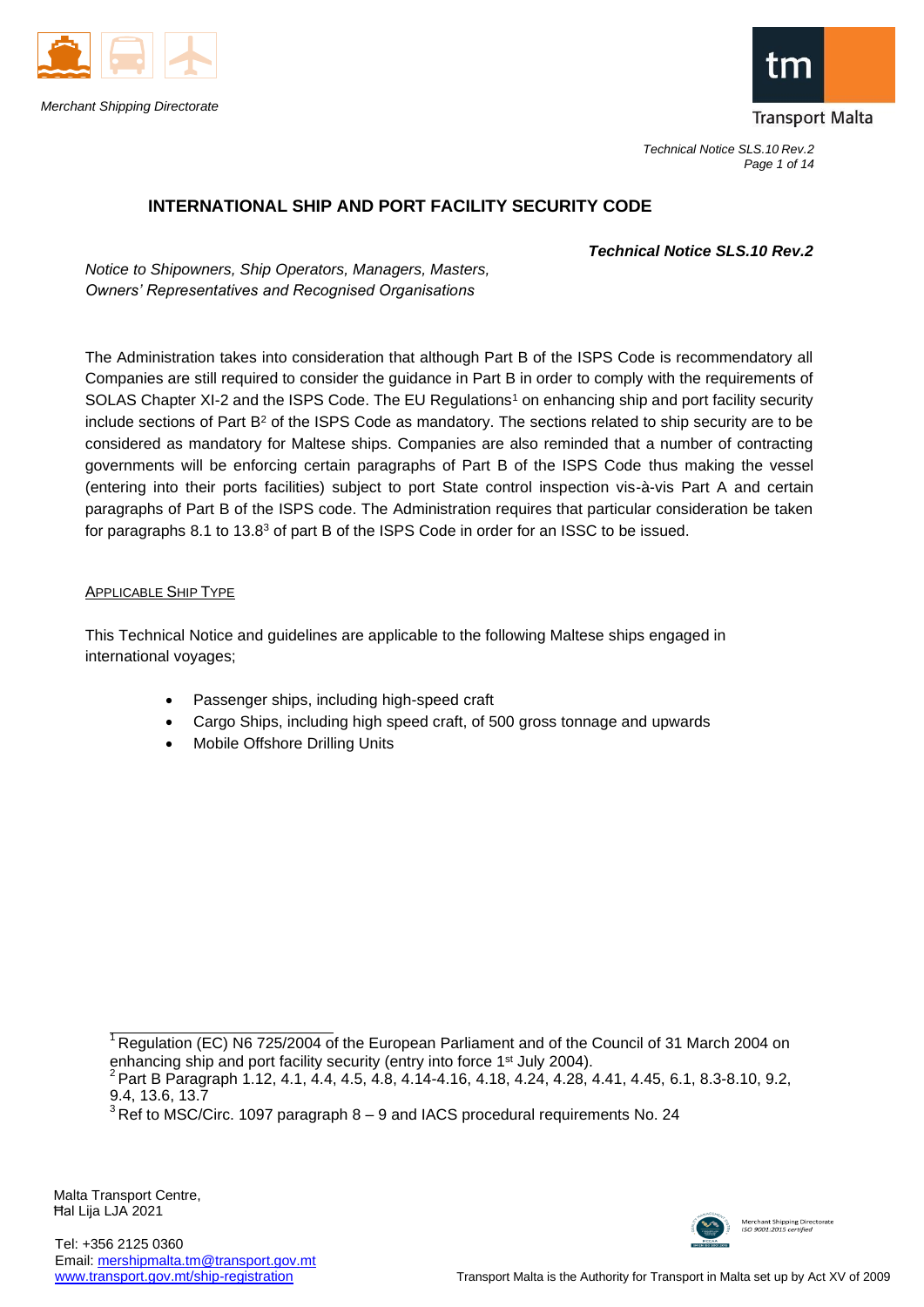



*Technical Notice SLS.10 Rev.2 Page 2 of 14*

#### **DEFINITIONS**

*Administration* for the purposes of this notice the term Administration shall mean the Merchant Shipping Directorate of Transport Malta.

*Drill* means a training event that tests at least one component of the ship security plan and is used to maintain a high level of security readiness.

*Emergency response services* mean the medical, paramedical and ambulance personnel, fire and rescue personnel, and at sea Search and Rescue (SAR) units responding to or participating in SAR operations.

*Exercise* means a comprehensive training event that involves several of the functional elements of the ship security plan and tests communications, coordination, resource availability, and response.

*Failure* means an observed situation where objective evidence indicates the non-fulfilment of a specified requirement of the ISPS Code and this Technical Notice.

*Public authorities*<sup>4</sup> mean the agencies or officials in a State responsible for the application and enforcement of the laws, regulations, orders and decrees of that State.

#### LIST OF ABBREVIATIONS

| CSO         | <b>Company Security Officer</b>                |
|-------------|------------------------------------------------|
| CSR         | <b>Continuous Synopsis Record</b>              |
| DoS         | <b>Declaration of Security</b>                 |
| IMO         | <b>International Maritime Organization</b>     |
| ISM         | <b>International Safety Management</b>         |
| ISSC        | <b>International Ship Security Certificate</b> |
| <b>PFSO</b> | <b>Port Facility Security Officer</b>          |
| RSO         | Recognized Security Organization               |
| SMS         | Safety Management System                       |
| SSA         | <b>Ship Security Assessment</b>                |
| SSO         | <b>Ship Security Officer</b>                   |
| SSP         | Ship Security Plan                             |
|             |                                                |

 $4$  IMO MSC/Circ. 1156

Malta Transport Centre, Ħal Lija LJA 2021

Tel: +356 2125 0360





Merchant Shipping Directorate<br>ISO 9001:2015 certified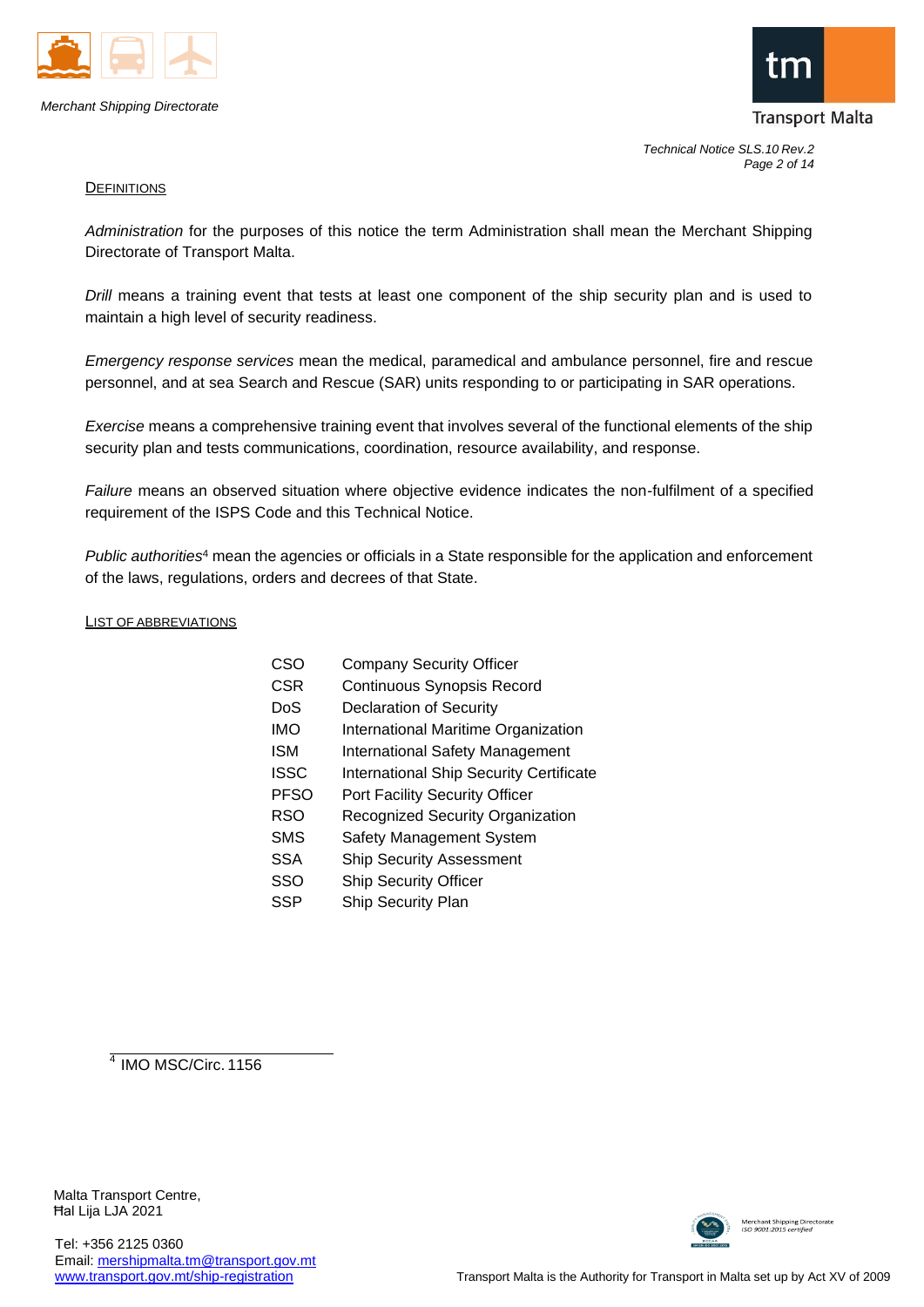



*Technical Notice SLS.10 Rev.2 Page 3 of 14*

# 1) SETTING OF SECURITY LEVEL

The setting of security level for Maltese ships is the responsibility of the Administration. The Administration will communicate the security level information as and when deemed necessary to the shipping community by MS Notices. Whenever a higher security level is set by the Administration, the CSO shall confirm the change in the security level onboard ships falling under his/her responsibility. Furthermore, the CSO shall, at all times notify the Administration of security related matters that may affect the security level onboard.

# 2) RECOGNIZED SECURITY ORGANIZATIONS

The following RSOs have been authorized to act for and on behalf of the Administration, to approve SSPs and carry out verification and certification on Maltese ships in accordance with section 19.1 of Part A of the ISPS Code and the applicable requirements of SOLAS Chapter XI-2;

- American Bureau of Shipping,
- Bureau Veritas,
- China Classification Society,
- Class NK,
- Croatian Register of Shipping,
- DNV GL AS,
- Korean Register of Shipping,
- Lloyd's Register of Shipping,
- Polish Register of Shipping,
- Registro Italiano Navale,
- Russian Maritime Register of Shipping,
- Indian Register of Shipping

RSOs shall require specific authorization prior to the ISPS verification and certification. An authorization will be issued by this Administration on a ship-by-ship basis. The authorisation will be issued once and will be applicable for the initial audit and subsequent periodical/renewal audits including approval of the SSP.

# 3) DURATION OF CERTIFICATE

The validity of ISSC issued after the initial verification shall be for a period of not more than five years and subject to one intermediate verification and renewal verification by the end of the five-year period. If the Company wishes to harmonize the ISSC with the expiry date of the SMC issued in accordance with the ISM Code, the ISSC may be issued for a shorter period. Any additional verification shall be carried out as deemed necessary by the Administration or RSO.

Malta Transport Centre, Ħal Lija LJA 2021

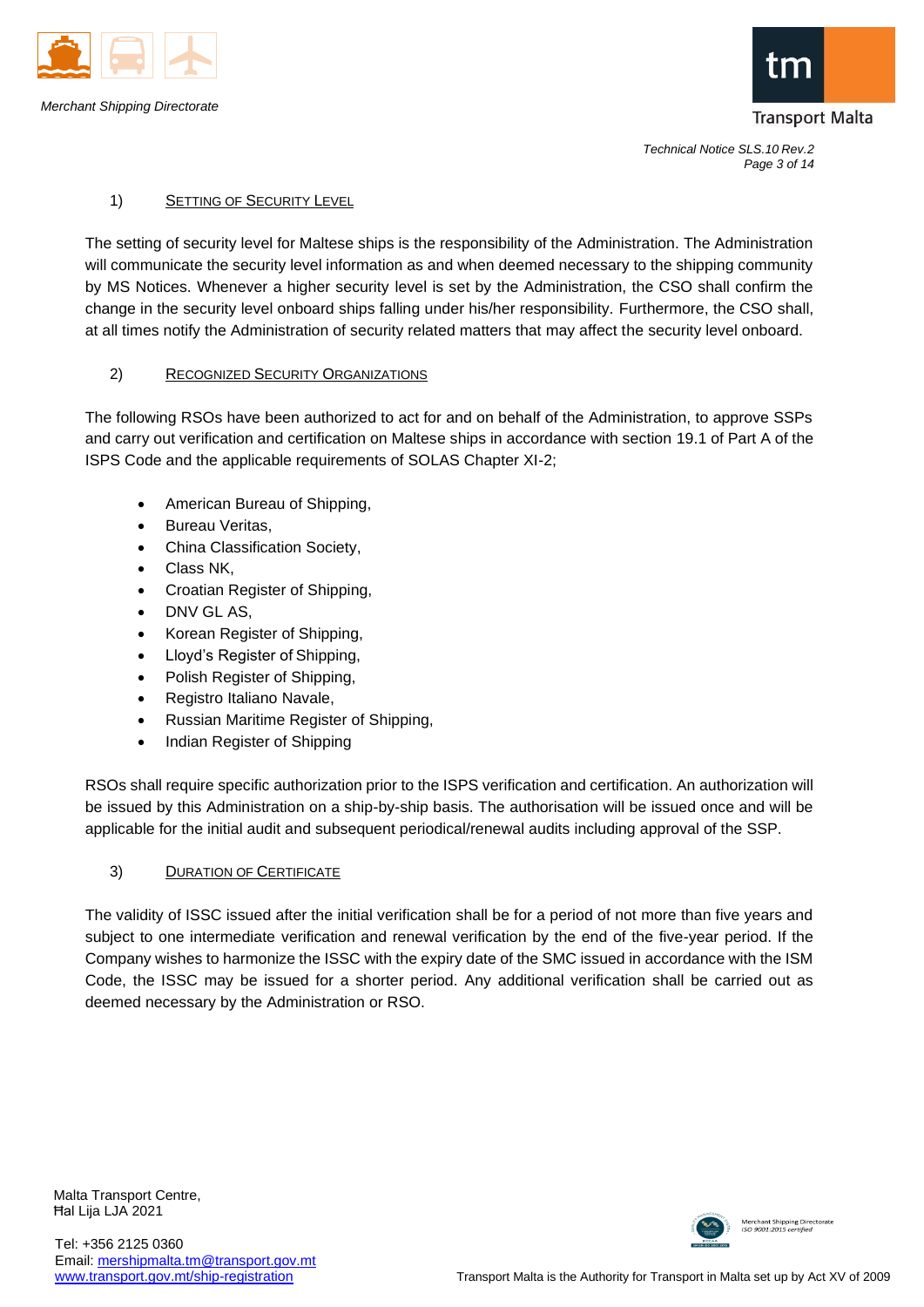



## 4) INTERIM ISSC

An Interim ISSC valid for six months shall be issued following;

- SSA has been completed.
- The ship has been provided with the SSP,
- The SSP has been reviewed by the CSO and submitted for approval by RSO,
- The company and the ship are operating in accordance with the provisions of the plan. Necessary arrangements have been carried out for the maintenance of records, drills, crew familiarization, crew security training, internal audits, maintenance, calibration and testing of security equipment, including the ship security alert system'
- At least one drill specified in the SSP has been either carried out or planned by the SSO/CSO before the ship's departure.

In accordance to ISPS A/19.4.4 an interim ISSC may not be extended beyond six months. The issuance of subsequent, consecutive interim ISSC shall only be considered by the Administration on a case-by-case basis following specific requests by RSO.

### 5) REVISING ENTRIES ON THE ISSC

In instances of change of particulars, additional verification will be carried out to confirm necessary amendments to security documentation.

#### 6) INVALIDATION OF THE ISSC

In addition to ISPS Code Section A 19.3.8, the Administration may cancel or suspend an ISSC when;

- Remedial actions for failures set out at the intermediate or additional verification have not been completed within the agreed time period,
- The ship security plan has been amended without approval,

The ISSC is to be reinstated upon satisfactory completion of verification to the scope of initial verification.

# 7) FAILURES

The ISSC will not be issued in cases where the initial or renewal security verification has identified, by objective evidence, failure(s) from the approved plan or requirements of SOLAS Chapter XI-2, ISPS Code and this Technical Notice. The RSO carrying out the verification is to inform the Administration and a copy of the Statement of Failure is to be forwarded to the Administration, to the company and to the ship. The ISSC will not be issued/endorsed before failure(s) that compromise the ship's ability to operate at security levels 1 to 3 are rectified.

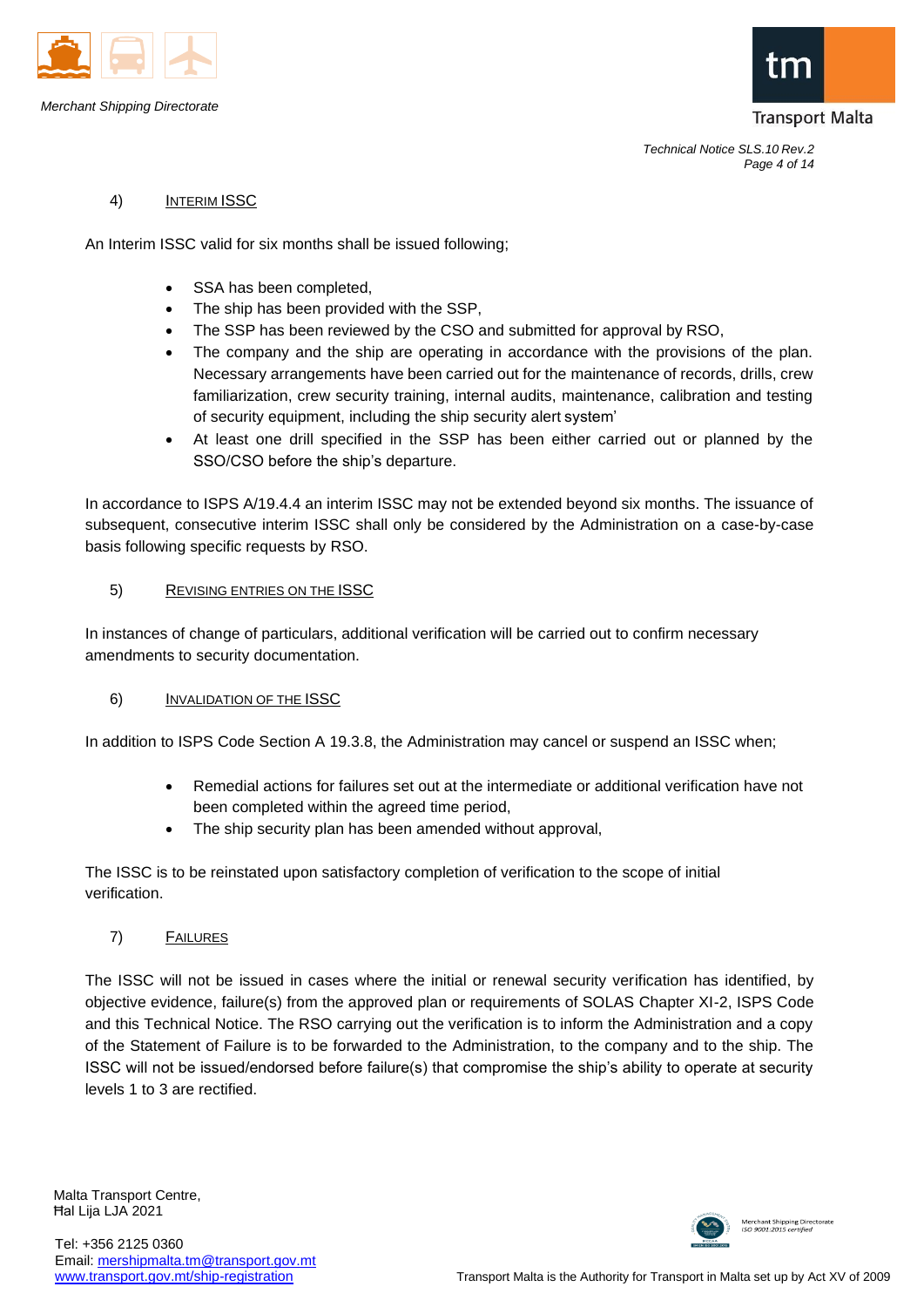



*Technical Notice SLS.10 Rev.2 Page 5 of 14*

In the case of a failure(s) that have been identified objectively during an intermediate or additional verification and which compromise the ship's ability to operate at security levels 1 to 3, the failure(s) shall be reported immediately to the Administration by the RSO concerned. Unless identified failure(s) can be immediately rectified the company is to implement alternative security measures and develop an action plan including time scale to address identified failure(s). The auditor shall verify the implementation of alternative measures before the ship sails. A copy of the Statement of Failure together with a full report including company's action plan is to be forwarded to the Administration. The Administration may request an additional verification to verify that the action plan has been completed. If the approved action plan is not followed or alternative arrangements not implemented, the Administration may withdraw the ISSC.

In the case of failure(s) identified objectively during an intermediate or additional verification and which do not compromise the ship's ability to operate at security levels 1 to 3, the failure(s) shall be reported immediately to the Administration by the RSO concerned. The company is to forward an action plan, detailing corrective measures including time scale for correction and any alternative security measures that will put in place to address the failure(s) identified. The completion of the action plan shall be verified no later than the next scheduled verification.

# 8) CERTIFICATION AND VERIFICATION PROCESS

Based on the initial authorization an ISSC may be issued subject to the following;

- The ship has an approved SSP,
- Satisfactory onboard initial verification by a RSO,
- The Company and the ship are operating in accordance with the provisions of the approved plan and that the ship security management system has been operating for at least two months from the date the SSP is logged as received onboard from the CSO. Operation in accordance with the provisions of the approved plan prior to certification should be verified on activity basis i.e. the RSO auditor should verify security related activities such as maintenance of records, drills, crew familiarization, crew security training and internal audits have been carried out. In addition, maintenance, calibration and testing of security equipment, including the ship security alert system to be verified,
- All the technical equipment referenced in SSP has been verified,
- Satisfactorily operational security measures verified by sample audit of sufficient level necessary to assess the operating system in its entirety.
- Notification to the Administration of the designated CSO including contact details.

The RSOs are to adopt IACS Procedural Requirements for ISPS Code Certification (IACS PR no. 24 including no. 27 in case of transfer of certification).

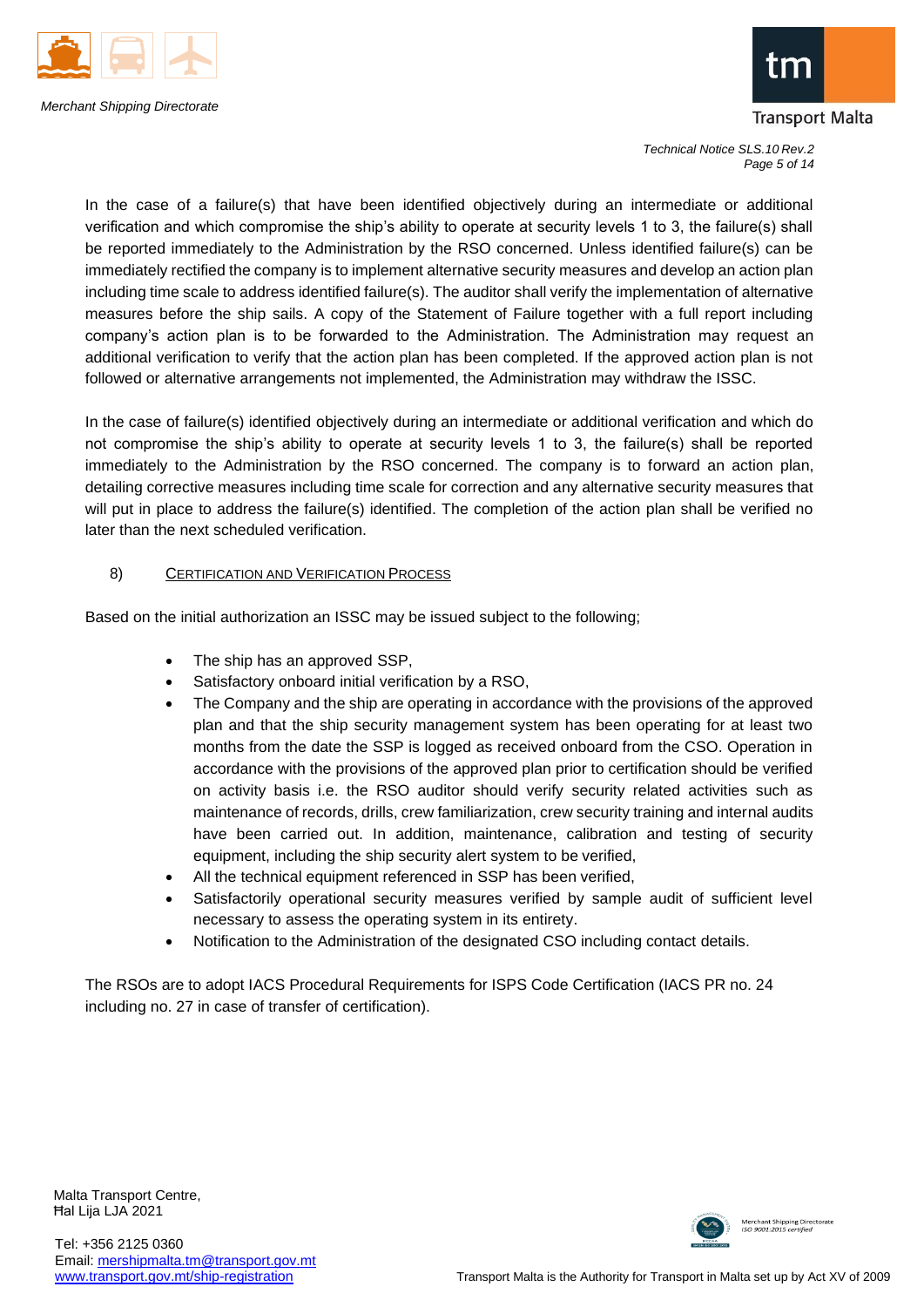



*Technical Notice SLS.10 Rev.2 Page 6 of 14*

### 9) SHIP SECURITY ASSESSMENT

The SSA is an integral part of the process of developing the SSP. Although provisions are made within the ISPS Code to develop a fleet security plan, the Administration requires that the plan foreach ship reflects ship-specific information accurately. To ensure that the information gathered during the SSA is accurate; the SSA is to be carried out by appropriately skilled personnel. Furthermore, technical ship security information shall only be achieved by carrying out the on-scene security survey onboard each and every ship of the fleet, including sister ships. A copy of the current SSA is to be retained onboard at all times. The Master and/or SSO shall ensure the protection of the SSA from unauthorized access.

### 10) DEVELOPMENT OF SHIP SECURITY PLAN

The Company may choose to develop the SSP (including the SSA) using adequately trained SSO and/or a Security Consultant and/or RSO.

Within the ISPS Code no provisions are set for any RSO to assist in the development of the SSP (including the SSA). If a Company chooses to use a RSO to assist in the development of the plan, then that RSO shall not be authorized to approve the SSP or conduct the verification.

In cases where the company has already adopted security procedures<sup>5</sup> within the safety management system of the ship, such established procedures are to be reviewed and if need be amended to reflect the requirements of Chapter XI-2 and Part A of the ISPS Code.

In accordance to the scope and objective of the convention such established procedures are to be incorporated within the SSP and not cross-referred within the SMS. This would provide smoother verification process of the SSP and such procedures would be protected from unauthorized access or disclosure.

It is recommended by the Administration that procedures are to be included within the SSP to address circumstances when the ship is put out of service and/or the ship is undergoing conversion but still manned. Such procedures would also focus on revitalizing the ship security prior entry into service. Particular care shall be taken with regards the availability of sufficient personnel remaining onboard thereby ensuring that security duties outlined in the approved SSP are not compromised. Furthermore, in the case when the ship is located in the shipyard the sharing of security responsibilities between the ship and the shipyard will have to be agreed and this involves the conclusion of a DoS.

If the statutory certificates of the ship, including the ISSC, are suspended or revoked, responsibility for the security of the ship would, in practice, rest with the shipyard.



 $<sup>5</sup>$  Example security procedures to address security related incidents such as stowaways, piracy and</sup> armed robbery and access of visitors.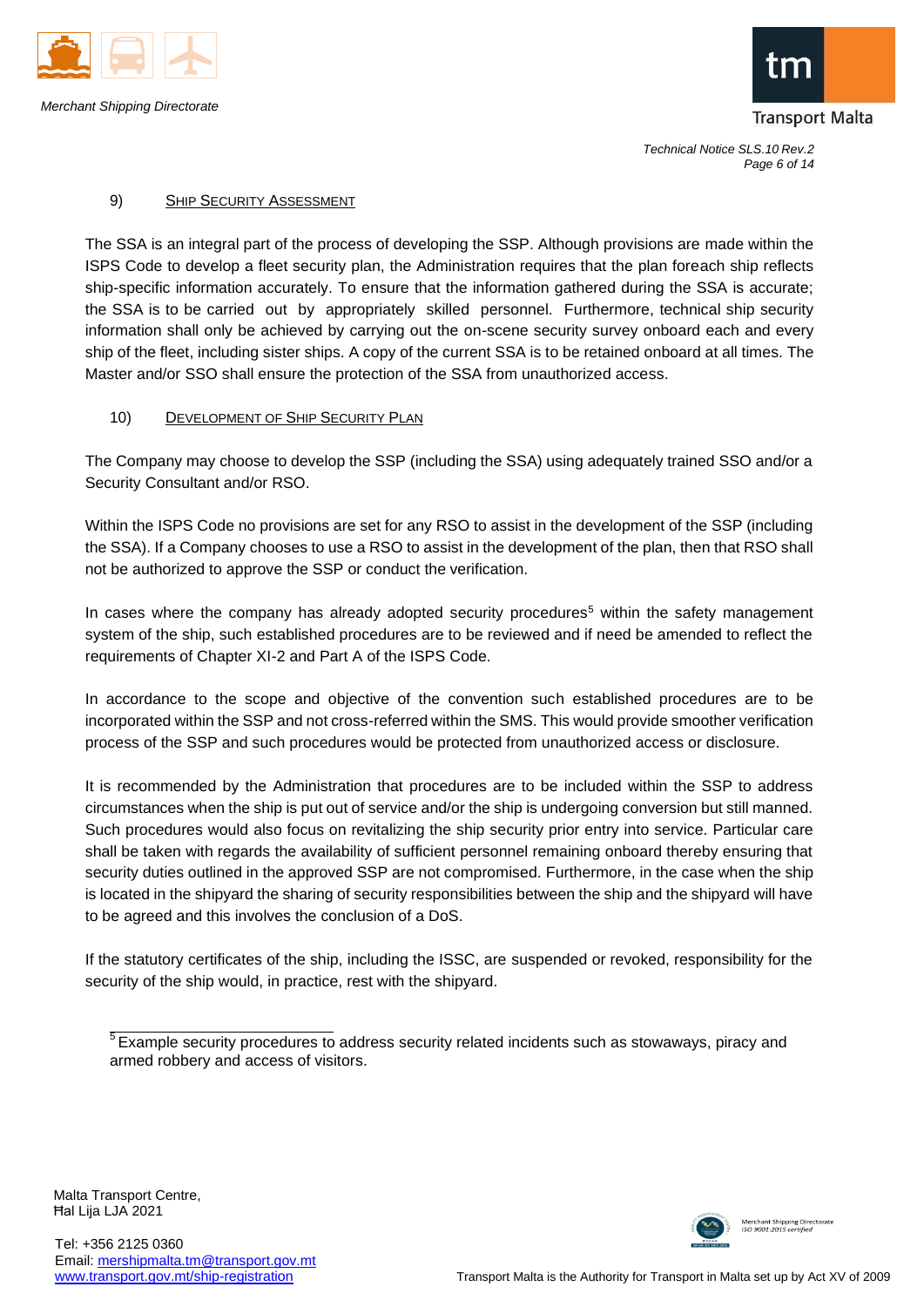



*Technical Notice SLS.10 Rev.2 Page 7 of 14*

The SSP shall establish, as applicable, details of the procedures and security measures the ship should apply when:

- 1. it is at a port of a State which is not a Contracting Government;
- 2. it is interfacing with a ship to which the ISPS Code does not apply;
- 3. it is interfacing with a fixed or floating platform or a mobile drilling unit on location;
- 4. it is interfacing with a port or port facility which is not required to comply, or which is not complying with chapter XI-2 and Part A of the ISPS Code;

If the ship's approved SSP does not already include provisions as listed in 1 to 4 above, the ship should attempt to conclude a Declaration of Security or to take the following action:

- record the actions taken by the CSO and/or SSO to establish contact with the PFSO, and/or any other person(s) responsible for the security of the port and/or port facility, ship or platform being interfaced;
- record the security measures and procedures put in place by the ship, bearing in mind the security level set by the Administration and any other available security related information; and complete and sign, on behalf of the ship alone, a DoS (particularly in circumstances when the ship is unable to identify the security person(s) responsible for a particular port facility);
- implement and maintain the security measures and procedures set out in the DOS throughout the duration of the interface;
- report the actions taken to the CSO and through the CSO to the Administration; and
- request the CSO to inform the authorities responsible for the exercise of control and compliance measures (Regulation XI-2/9) and the PFSO(s) at the next port(s) of call of the difficulties the ship experienced and of the actions the ship itself took.
- additional to the above it is recommended that prior to departure from port facilities which do not comply with the requirements of the ISPS Code searches are carried out in accordance with the approved SSP. Such additional security measures are to be documented.

Companies are reminded that during routine and normal ship/port interface and ship-to-ship activities it is usual for a variety of commercial, private and Governmental personnel to require access to a ship. Security requirements contained in SOLAS Chapter XI-2 and in the ISPS Code has been developed for the purpose of enhancing the security in the international maritime transport sector and should not be used to delay or inhibit unnecessary or unjustifiably the access on board of public authorities and emergency response services. The approved SSP does not create the right for either the ship or for those on board to invoke the provisions therein, and to claim, in any circumstance and regardless of what is required by the applicable security level, the authority to prevent any public authority from boarding the ship when that ship is within the territory of another SOLAS Contracting Government or of another State.

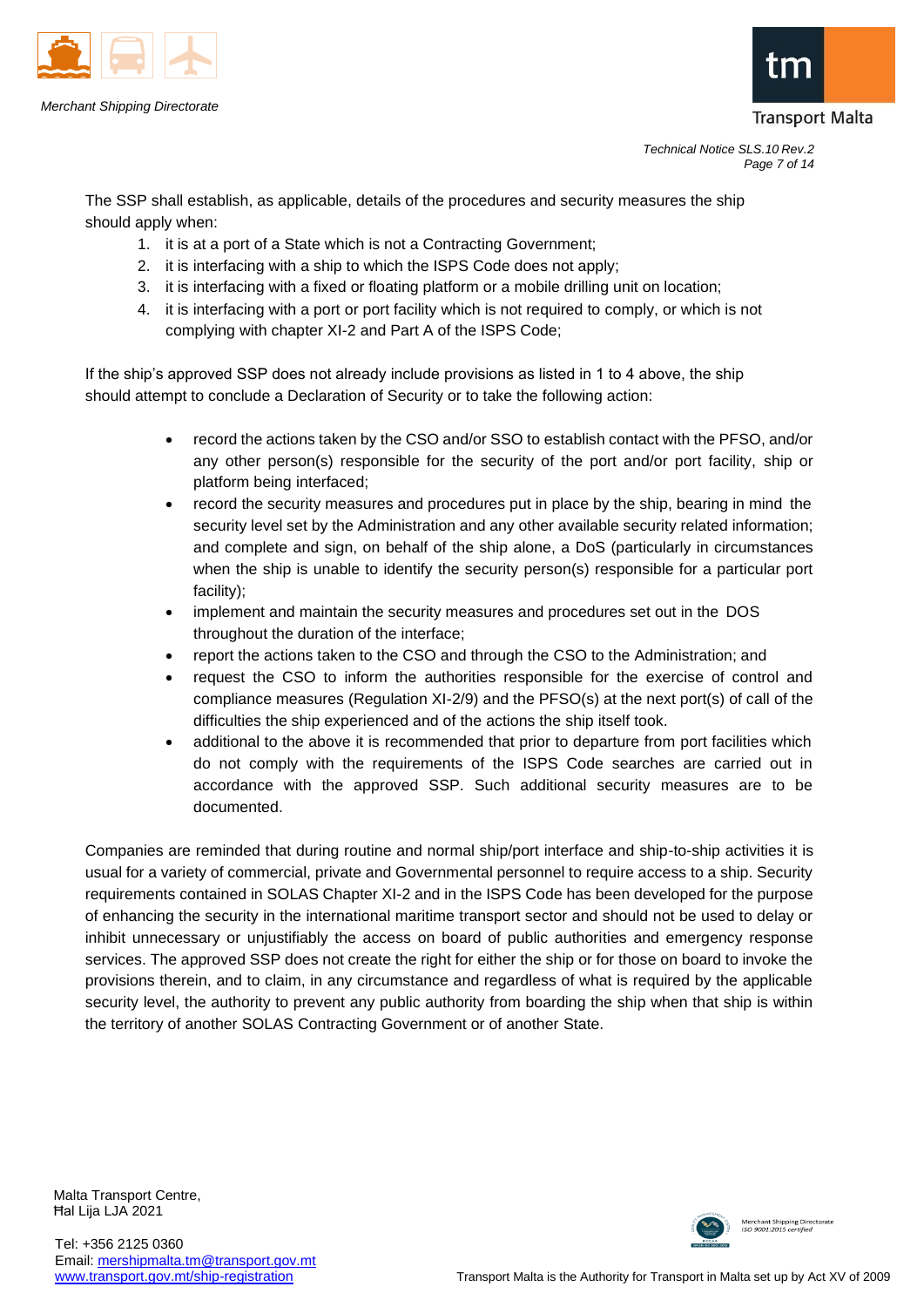



#### 11) COPIES OF THE APPROVED SHIP SECURITY PLAN

The Administration requires that a copy of the endorsed SSP (including any amendments) be retained in the office(s) of the Company. The Company shall ensure the protection of the SSP against unauthorized access.

#### 12) AMENDMENTS TO THE SHIP SECURITY PLAN

The following list identifies which changes to the SSP are to be forwarded to the RSO for approval;

- Procedures designed to prevent the carriage on board the ship of weapons, dangerous substances and devices intended for use against persons, ships or ports;
- Identification of the restricted areas and measures for the prevention of unauthorized access;
- Procedures for responding to security threats or breaches of security, including provisions for maintaining critical operations of the ship or ship/port interface;
- Procedures for responding to any security instructions that Contracting Governments may issue whilst at security level 3;
- Procedures for auditing security activities;
- Procedures for associated training, drills and exercises;
- Procedures for interfacing with port facility security activities;
- Procedures for the periodic review and updating;
- Procedures for reporting security incidents;
- Procedures to ensure the inspection, testing, calibration and maintenance of any security equipment provided on board;
- Procedures, instructions and guidance on the use of the ship security alert system, including the testing, activation, deactivation and resetting and to limit false alerts;
- Procedures relating to security record keeping;
- Procedures aimed at preventing unauthorized access/disclosure, deletion, destruction or amendment;
- Procedures relating to the delivery of the ship's stores;

Those amendments, which significantly alter or change the security management system on board, shall be subject to an additional verification audit by the RSO.

#### 13) INTERNAL AUDITS

Internal audits of security activities are to be carried out at least annually. Internal audits are not to be carried out by the personnel responsible of the activities being audited.

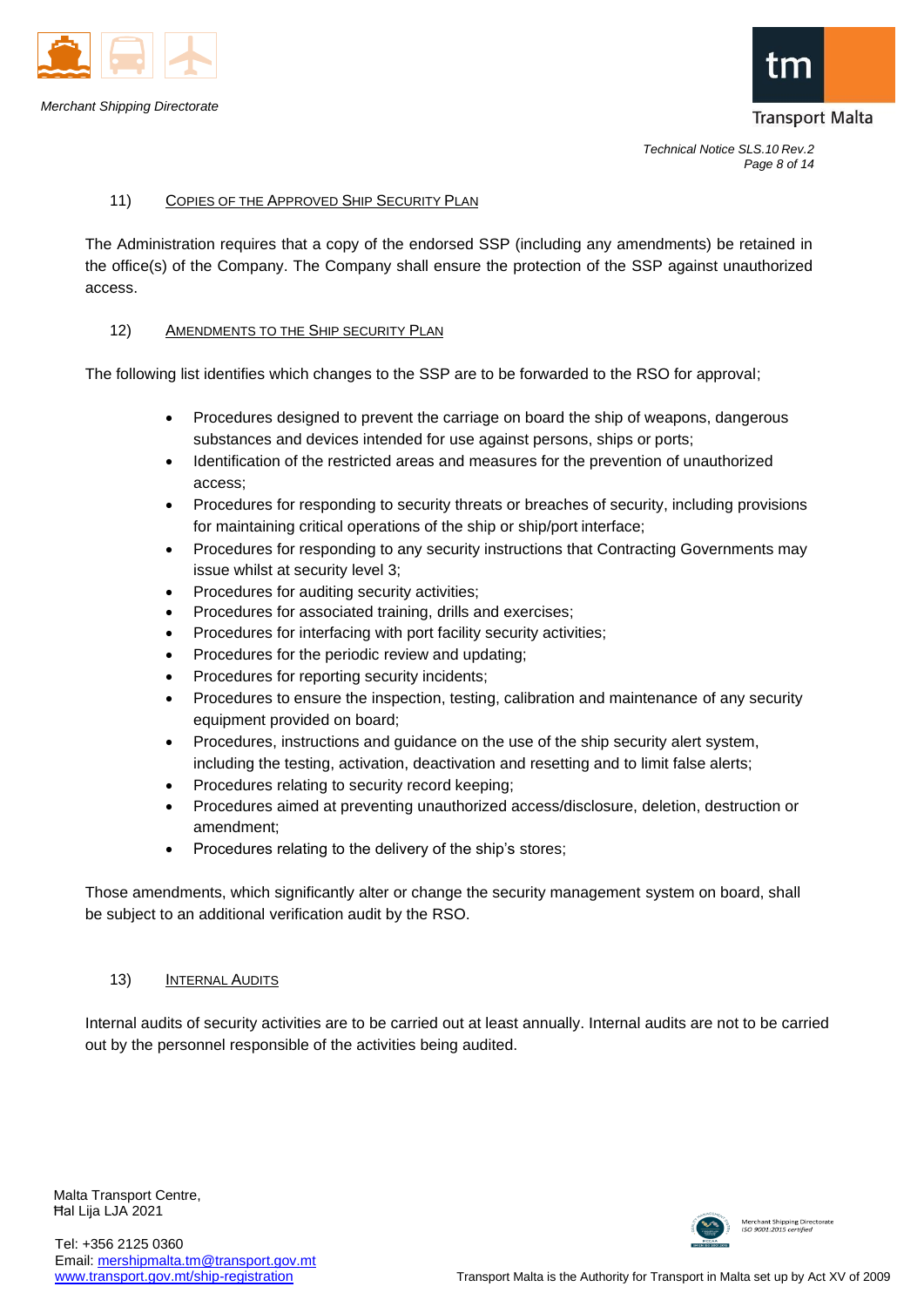



*Technical Notice SLS.10 Rev.2 Page 9 of 14*

#### 14) DESIGNATION OF THE COMPANY SECURITY OFFICER

In meeting its obligations in respect of the provisions contained in ISPS A/11 the Company shall not outsource responsibilities of the CSO to third parties. It is to be borne in mind that the position of the CSO is a 24-hour responsibility. The Company must have the necessary arrangements to ensure that a line of communication (directly or indirectly) exists between the CSO and the ship on a 24-hour basis. The Company must complete and submit the form outlined in Annex I of this Technical Notice, providing information with regards to the designated CSO. Companies that appoint a Deputy / Alternate CSO to assist the CSO shall complete Annex 2 accordingly.

### 15) SELECTING A SHIP SECURITY OFFICER

Any member of the ship's personnel, including the Master, may be designated as the SSO, provided that the selected member of the ship's personnel is duly trained and has a sound understanding of his duties and responsibilities. Consideration needs to be given in relation to crew size. On ships with a small crew the Master may be the most appropriate choice to be designated as the SSO.

Companies are reminded that it is a fundamental requirement that the SSO should be familiar with the security arrangements of the specific ship on which the SSO serves. In cases where the serving SSO is replaced it is the responsibility of the Company to ensure that the replacing SSO has the opportunity to familiarize himself with the particular ship and the approved SSP.

It is prudent to point out that the workload presented to the ship personnel through the development and implementation of the SSP should not infringe hours of rest, which could promulgate fatigue. Notwithstanding the requirements of the minimum safe manning certificate, the Company shall ensure that sufficient number of personnel is onboard to implement the security measures outlined in the SSP. Human resource availability shall be evaluated during the SSA.

In cases where the SSO is explicitly identified in the SSP, Company procedures shall be in place to amend such details when change of SSO occurs.

#### 16) DECLARATION OF SECURITY

Unless specifically instructed otherwise by the Administration, CSO or SSO, the Master is not obliged to complete the DOS when the ship, port facility or other ship covered by the ISPS Code, are operating at Security Level 1. Section A/5.2 of the ISPS Code specifies instances when a ship can request completion of a DOS.

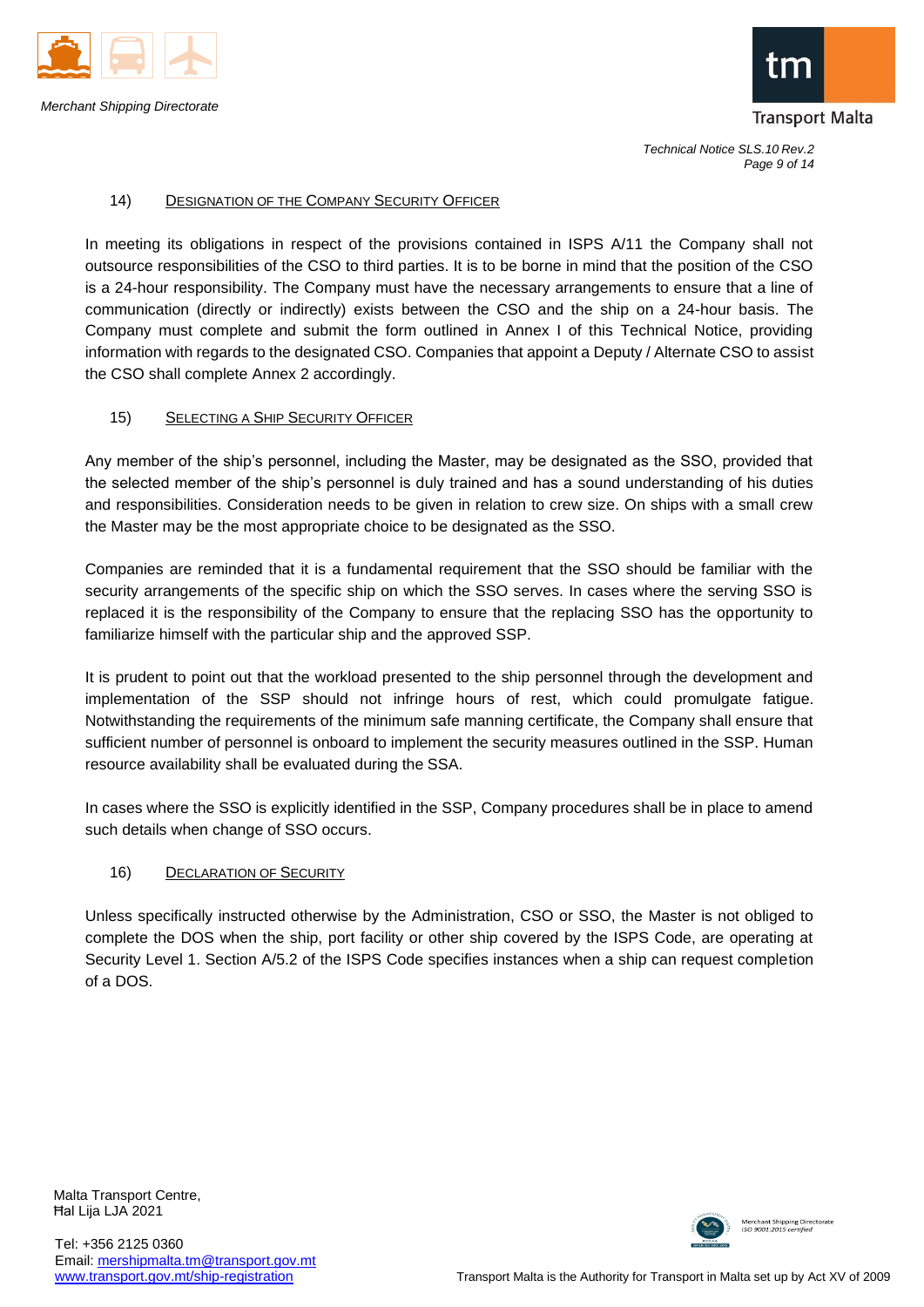



*Technical Notice SLS.10 Rev.2 Page 10 of 14*

## 17) DRILLS AND EXERCISES

To ensure the effective implementation of the provisions of the SSP, the Administration requires that security drills should be conducted at least once every three months. In addition, in cases where more than 25% of the ship's personnel have been changed, at any one time, with personnel that have not previously participated in any drill on that ship within the last 3 months, a drill should be conducted within one week of the change. A tabletop security exercise, which would include the involvement of a port facility and/or the Company, shall be carried out once a year. The SSAS shall be tested at least twice a year. Security training and drills shall be reflected in the ship's training and drill programme. All drills carried out are to be recorded accordingly.

### 18) RECORD KEEPING

The documentary evidence and records, which need to be maintained, are specified in:

- Regulation XI-2/5;
- Regulation XI-2/9.2.1;
- Section A/10;
- Section A/5;

The Administration requires that all records identified above, including all verification records, shall be maintained by the Company and the ship for a minimum period of three (3) years.

Bearing in mind the provisions of SOLAS Regulation XI-2/9.2.3 the DoS shall be kept onboard for a minimum period of three (3) years.

# 19) LAID UP SHIPS

In the case of a ship that is laid up the validity of the ISSC depends on the ship's manning level but as a general rule Companies are to note the following:

- If lay-up is for a period of not more than three (3) months, a security drill must be carried out within one week of re-entry into service. Additional requirements may be stipulated by the Administration as deemed necessary on a case-by-case basis;
- If lay-up is for a period exceeding three (3) month but not more twelve (12) months, the RSO is required to carry out prior to re-entry into service an additional verification for the purpose of ensuring that the security system remains valid and in full compliance with the ISPS Code. The additional verification is to be reflected by endorsement of the ISSC.
- If lay-up period is for over 12 months, interim certification is required and the SSP is to be approved prior to re-entry into service.

Malta Transport Centre, Ħal Lija LJA 2021

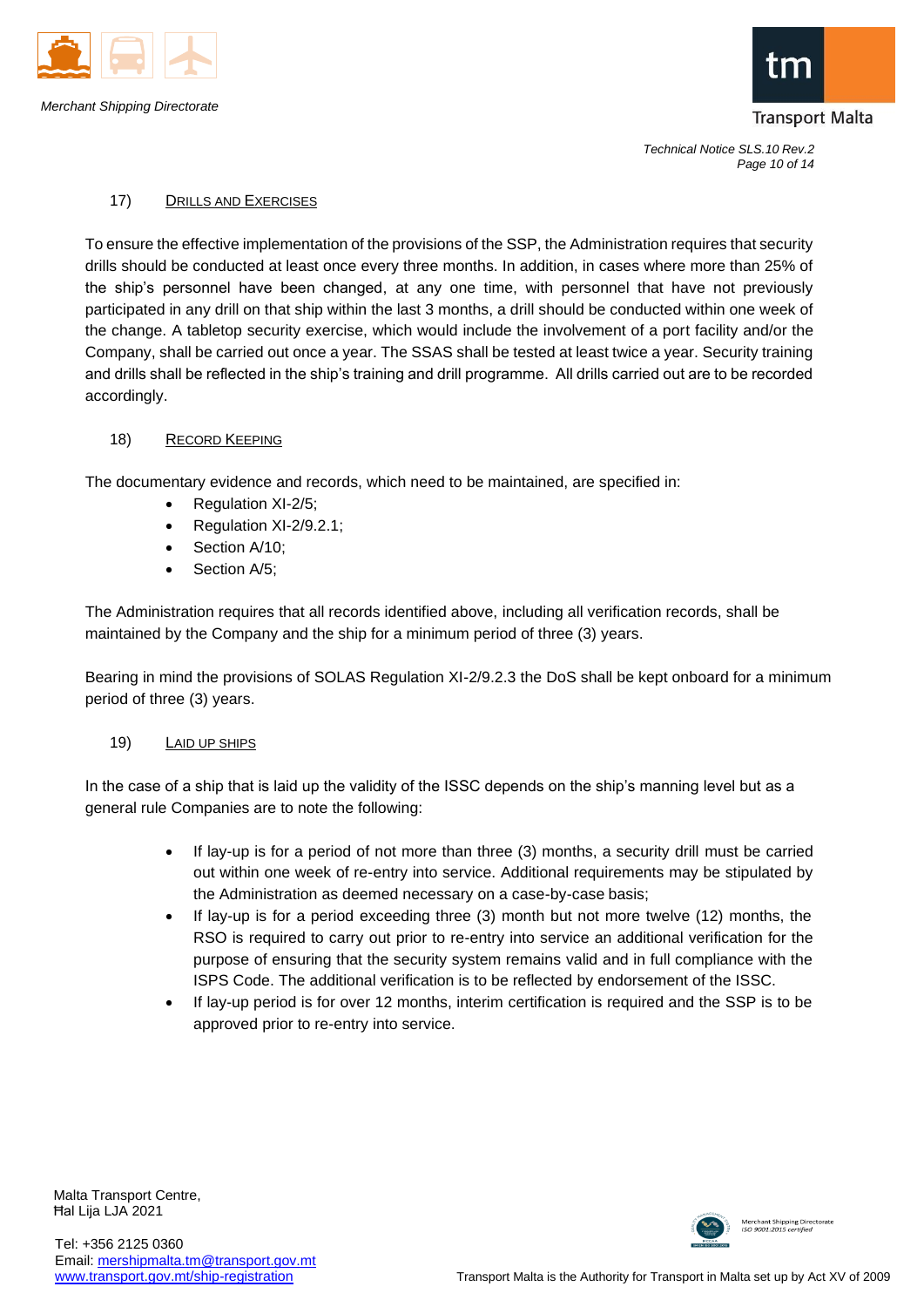



*Technical Notice SLS.10 Rev.2 Page 11 of 14*

### 20) SECURITY EQUIPMENT

The Administration does not require any specific security equipment to be provided on board Maltese ships, but the outcome of the SSA could result in the need of security equipment to be fitted or provided onboard. During the fitting of security equipment and related electrical installations, the Company shall give due consideration to the safety issues highlighted by SOLAS Regulation II-1/45. Security equipment provided is to be clearly identified in the SSP and procedures have to be included therein for the operation, maintenance, calibration and testing of the security equipment.

### 21) POSSESSION OF FIREARMS ONBOARD MALTESE REGISTER SHIPS

The Administration has adopted a no firearms policy on board Maltese ships. Considerations are given to applications as provided in MS Notice 106 - [Placement of Privately Contracted Armed Security](http://www.transport.gov.mt/admin/uploads/media-library/files/Notice%20106%20%20-%20Placement%20of%20PCASP%20on%20board%20Maltese%20ships.pdf_20130308143034.pdf) [Personnel](http://www.transport.gov.mt/admin/uploads/media-library/files/Notice%20106%20%20-%20Placement%20of%20PCASP%20on%20board%20Maltese%20ships.pdf_20130308143034.pdf)  [\(PCASP\) onboard Maltese ships, w](http://www.transport.gov.mt/admin/uploads/media-library/files/Notice%20106%20%20-%20Placement%20of%20PCASP%20on%20board%20Maltese%20ships.pdf_20130308143034.pdf)hen ships are operating in high risk areas as defined.

### 22) ISPS CODE PUBLICATION

The Administration requires that a copy of the latest edition of ISPS Code shall be retained onboard Maltese ships.

### 23) SHIP SECURITY ALERT SYSTEM

The SSAS, when activated, shall initiate and transmit a ship-to-shore security alert to at least, the mailbox address of the Administration - [alert.isps@transport.gov.mt a](mailto:alert.isps@transport.gov.mt)nd the Company, identifying the ship, its location and indicating that the security of the ship is under threat or that it has been compromised.

The SSAS is to satisfy the functional requirements outlined in Resolution MSC.136(76), as amended by Resolution MSC.147(77). Further guidance in relation to the design of the SSASs is provided in MSC/Circ.1072.

Identification of the location of the activation points including operational instructions such as testing, deactivation and resetting are to be kept in a separate document accessible only to the Master, SSO and senior management officers.

If the ship has already an approved SSP, the plan must be amended to address the SSAS and the amended parts must be present onboard for review and approval during the verification by the RSO after initial installation of the SSAS.

Once installed the SSAS would be subject to a dedicated verification by the RSO. This verification is not intended to replace the radio survey required by SOLAS Chapter I. The radio survey is an integral part of the statutory survey and certification process undertaken by the recognized organization.

Malta Transport Centre, Ħal Lija LJA 2021

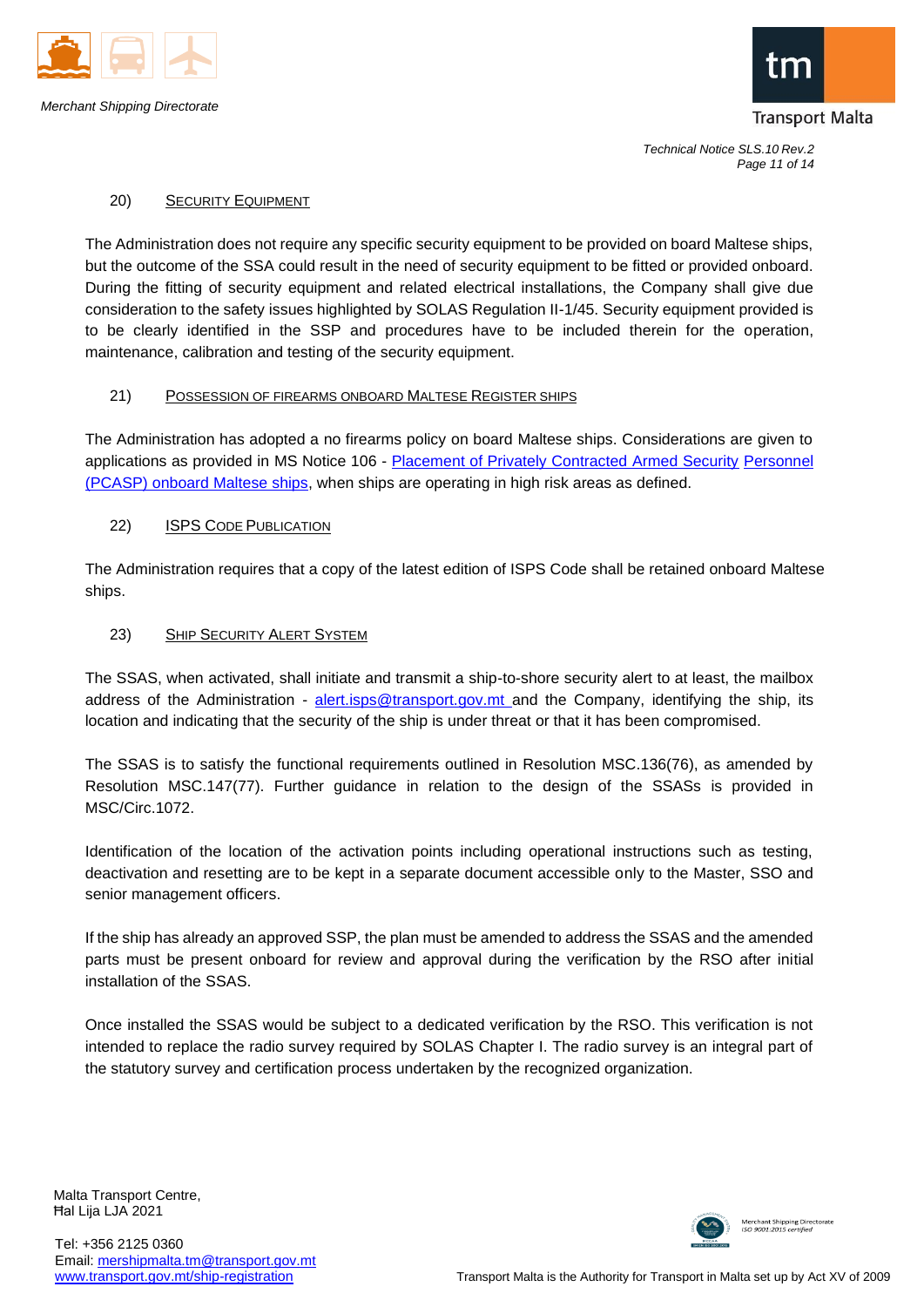



*Technical Notice SLS.10 Rev.2 Page 12 of 14*

When the SSAS is activated, the security alert message should include the following information:

- Name of Ship;
- IMO Ship Identification Number:
- Call Sign;
- Maritime Mobile Service Identity;
- GNSS position (latitude and longitude) of the ship;
- Date and Time of the GNSS position.

Depending on the equipment, system and arrangements used, the Name of Ship, the IMO Ship Identification Number, the Call Sign and the Maritime Mobile Service Identity may be added to the signal or message transmitted by the shipborne equipment. The SSAS is to be tested twice a year or whenever there is a change in the details or the programming of the unit.

# 24) REPORTING OF SECURITY INCIDENTS

Companies must immediately notify the Administration upon the activation of the SSAS and of any security incident. The following initial information is to be provided via fax and/or email;

- Name of ship
- IMO number
- Details of Company Security Officer
- Details of Ship Security Officer
- Type of security incident
- Location of ship
- Cargo on board
- Last port of call
- Next port of call
- Copy of crew list

# 25) POINT OF CONTACT

| <b>Transport Malta</b>        |                                                       |                                                            |
|-------------------------------|-------------------------------------------------------|------------------------------------------------------------|
| Merchant Shipping Directorate | Tel:                                                  | +356 21 250360                                             |
| <b>Malta Transport Centre</b> |                                                       |                                                            |
| Hal-Lija, LJA 2021            |                                                       | E-mail (General ISPS matters): comms.isps@transport.gov.mt |
| Malta                         | E-mail (Security Alerts): alert.isps@transport.gov.mt |                                                            |
|                               |                                                       |                                                            |
| Name                          | AOH                                                   | Email                                                      |
| Mr. R Aquilina                | +356 99434318                                         | ray.aquilina@transport.gov.mt                              |
| Alternate point of contact;   |                                                       |                                                            |
| Mr. A. Gruppetta              | +356 79434317                                         | albert.gruppetta@transport.gov.mt                          |
| Mr. K. Vella                  | +356 99494318                                         | keon.vella@transport.gov.mt                                |
| Mr. P. Zammit Endrich         | +356 79434316                                         | pierre.zammit-endrich@transport.gov.mt                     |

Malta Transport Centre, Ħal Lija LJA 2021 Merchant Shipping Directorate 2020



Tel: +356 2125 0360 Email: [mershipmalta.tm@transport.gov.mt](mailto:mershipmalta.tm@transport.gov.mt)

[www.transport.gov.mt/ship-registration](http://www.transport.gov.mt/ship-registration) Transport Malta is the Authority for Transport in Malta set up by Act XV of 2009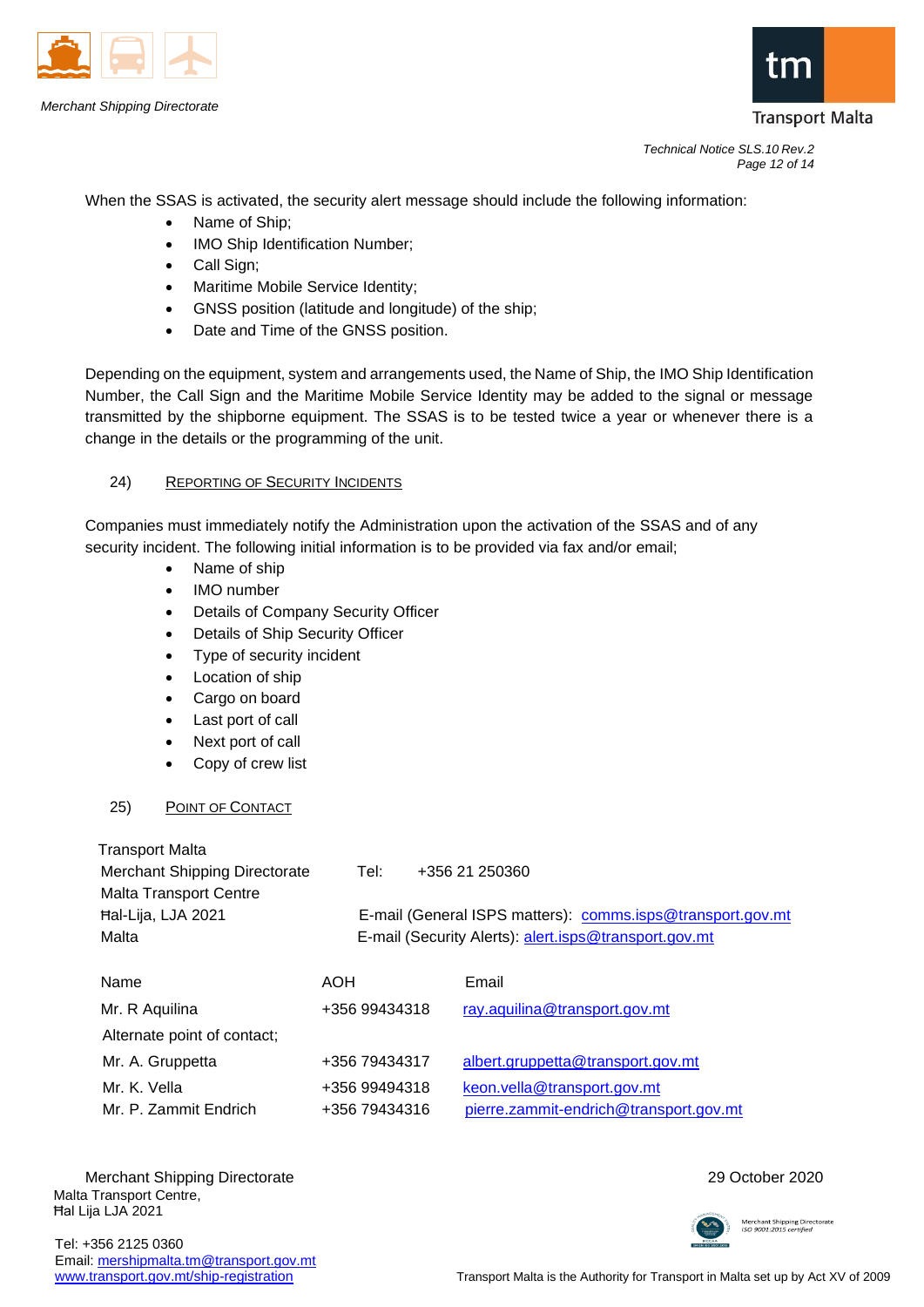



*Technical Notice SLS.10 Rev.2 Page 13 of 14*

# ANNEX I

# NOTIFICATION OF COMPANY SECURITY OFFICER

DESIGNATION OF COMPANY SECURITY OFFICER (CSO)

Under Section 11.1 of the ISPS Code, the entity responsible for the management of the ship in accordance with the ISM Code shall designate a person, the Company Security Officer (CSO) for the ship/s. In line with the above the undersigned hereby declares that:

| Name of CSO<br>Telephone No. (AOH)                                                                                                                                  |                                        |
|---------------------------------------------------------------------------------------------------------------------------------------------------------------------|----------------------------------------|
| ISM Company details:                                                                                                                                                |                                        |
| Name of Company<br><b>Company Address</b>                                                                                                                           |                                        |
| Telephone No.<br>E-mail                                                                                                                                             |                                        |
| is the designated Company Security Officer, who has agreed to take over all duties and<br>responsibility imposed by the ISPS Code, for the following named ship(s): |                                        |
| Name of Ship                                                                                                                                                        | <b>IMO Number</b>                      |
|                                                                                                                                                                     |                                        |
|                                                                                                                                                                     |                                        |
|                                                                                                                                                                     |                                        |
|                                                                                                                                                                     |                                        |
|                                                                                                                                                                     |                                        |
|                                                                                                                                                                     |                                        |
| (Signed) Company Security officer                                                                                                                                   | Date                                   |
| <b>Company Signatory</b>                                                                                                                                            | Name and position of Company Signatory |
|                                                                                                                                                                     |                                        |
| Malta Transport Centre,                                                                                                                                             |                                        |

Tel: +356 2125 0360 Email: [mershipmalta.tm@transport.gov.mt](mailto:mershipmalta.tm@transport.gov.mt)<br>www.transport.gov.mt/ship-registration

Transport Malta is the Authority for Transport in Malta set up by Act XV of 2009